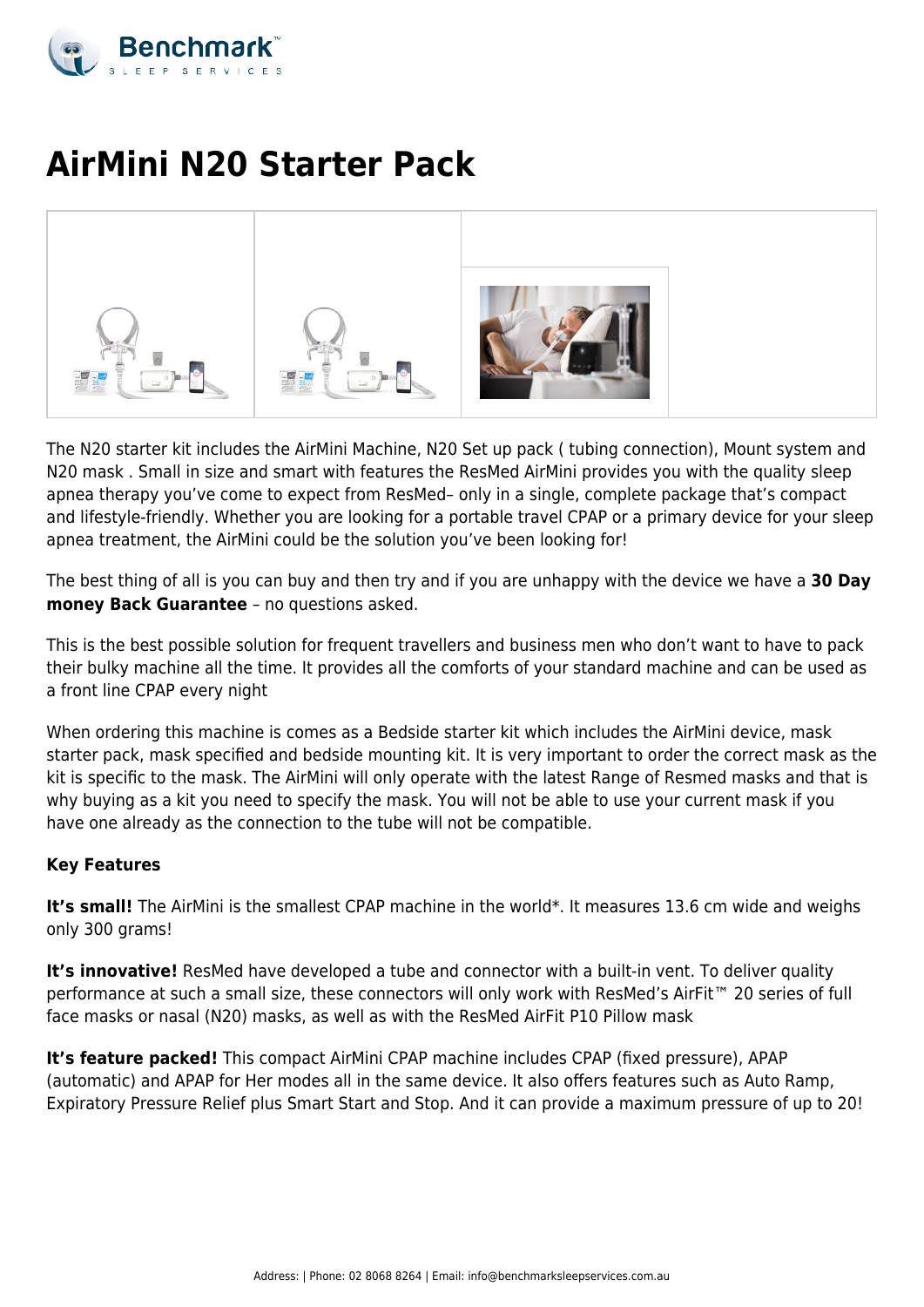

**It's waterless!** The AirMini uses heat moisture exchange (called HumidX) to deliver waterless humidification.

**It's smart!** You can conveniently control the AirMini via a smartphone or tablet app which also allows you to monitor your therapy.

**It has a 30 day money back guarantee!** AirMini delivers the same quality of sleep therapy that you've grown to trust from ResMed. That's why ResMed are offering you a 30 day money back guarantee if you are not completely satisfied..

# **Product Information**

# **Frequently Asked Questions**

# *What is the AirMini's maximum pressure?*

The AirMini provides a pressure range from 4-20cm H2O

# *How do I set up the AirMini with my therapy settings?*

We recommend setting up a time to call MyCPAP. We will then set the machine up using your therapy settings and discuss how it works. If you are purchasing via our online store, you can select your preferred collection location when you go to the check-out page.

### *What modes does the ResMed AirMini machine come with?*

The AirMini machine comes with all three CPAP modes: AutoSet, AutoSet for Her and CPAP. It uses the same algorithms used in ResMed's AirSense 10 machines.

# *Why is there no screen?*

The AirMini has been designed to support both simplicity and a richer experience depending on your preference. To support this, ResMed designed AirMini with a simple one-button interaction for users who prefer simplicity and an accompanying smartphone app to unlock a richer, more engaging therapy experience.

# *Do I need a smartphone to use the AirMini?*

No. A smartphone is only needed to set up the AirMini, not to use it. Once your AirMini has been set up with your therapy settings at one of our stores, there is no need for a smartphone to use the AirMini. You can just use the single on/off button to operate the AirMini.

# *If I use the AirMini in other countries, will the power supply unit automatically convert?*

Yes, the design of ResMed's AirMini machine accepts an AC input range of 100-240V and a DC output of 24V. However, purchasing the correct AirMini power supply unit for the country you are visiting is recommended to ensure correct performance of your AirMini machine.

# *Is there a battery available for the AirMini?*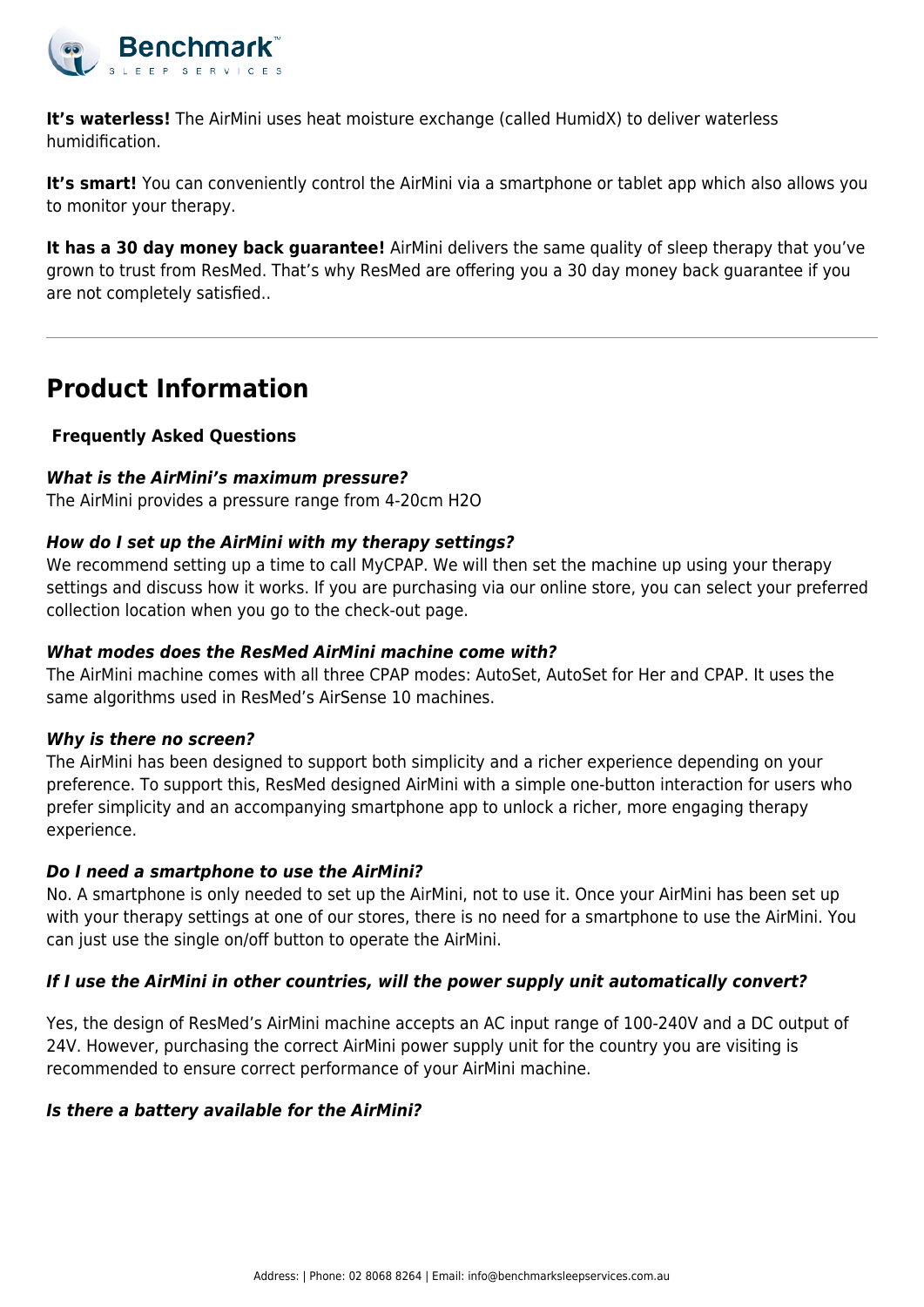

At this stage a battery isn't available for the AirMini. However, ResMed are working to have an externally battery available later in 2017.

# *Is there a DC-DC converter available?*

This isn't currently available, but will be available soon.

#### *What is ActiveAir technology?*

ActiveAir technology is a mask vent that uses a silicone membrane to regulate vent flow at all treatment pressures.

#### *How loud is the ResMed AirMini?*

The sound pressure level for the AirMini is 29dB

#### *Can I use the AirMini machine when I travel on an airplane?*

If you have access to power, you can use your AirMini machine when you travel on an airplane. Please set it to airplane mode before you travel (refer to travelling section of your AirMini user guide for instructions on entering and exiting airplane mode).

#### *How much does the AirMini cost?*

The RRP, set by ResMed, is \$2100 AUD. Check out MyCPAP ! This is for the starter kit which includes all items, such as Mask, Tubing, Power adapter, that you will need to start using the AirMini straight away

#### *Why can I not use my current mask with AirMini?*

The ActiveAir and HumidX technology is a new technology only implemented in the AirMini. As a result the AirFit 20 series masks and AirFit P10 for AirMini are the only masks designed to work with the new AirMini system.

#### *Is the AirMini compatible with nasal pillows made by other companies?*

The AirMini will only work with ResMed AirFit F20, N20 or P10 CPAP masks

#### *Does the AirMini have humidification?*

AirMini uses atmospheric moisture as well as moisture from your breath to humidify the airflow. This waterless humidification technology is known as heat moisture exchange (HumidX).

#### *What is HumidX?*

HumidX is the name ResMed has given the AirMini humidification. It utilises a disposable capsule that sits in the tube system which is located right before the air enters the mask. Capsules are available in two strengths: HumidX and HumidX Plus.

#### *Which masks can I use HumidX with?*

You can use HumidX with ResMed's Nasal (AirFit N20 and N20 for Her) and Nasal Pillows (AirFit P10). HumidX is not currently available for Full Face masks.

#### *How often does the HumidX need to be replaced?*

Replace the HumidX capsules 30 days after the packaging is opened. If the HumidX was not used every day during the 30-day period, it must still be replaced.